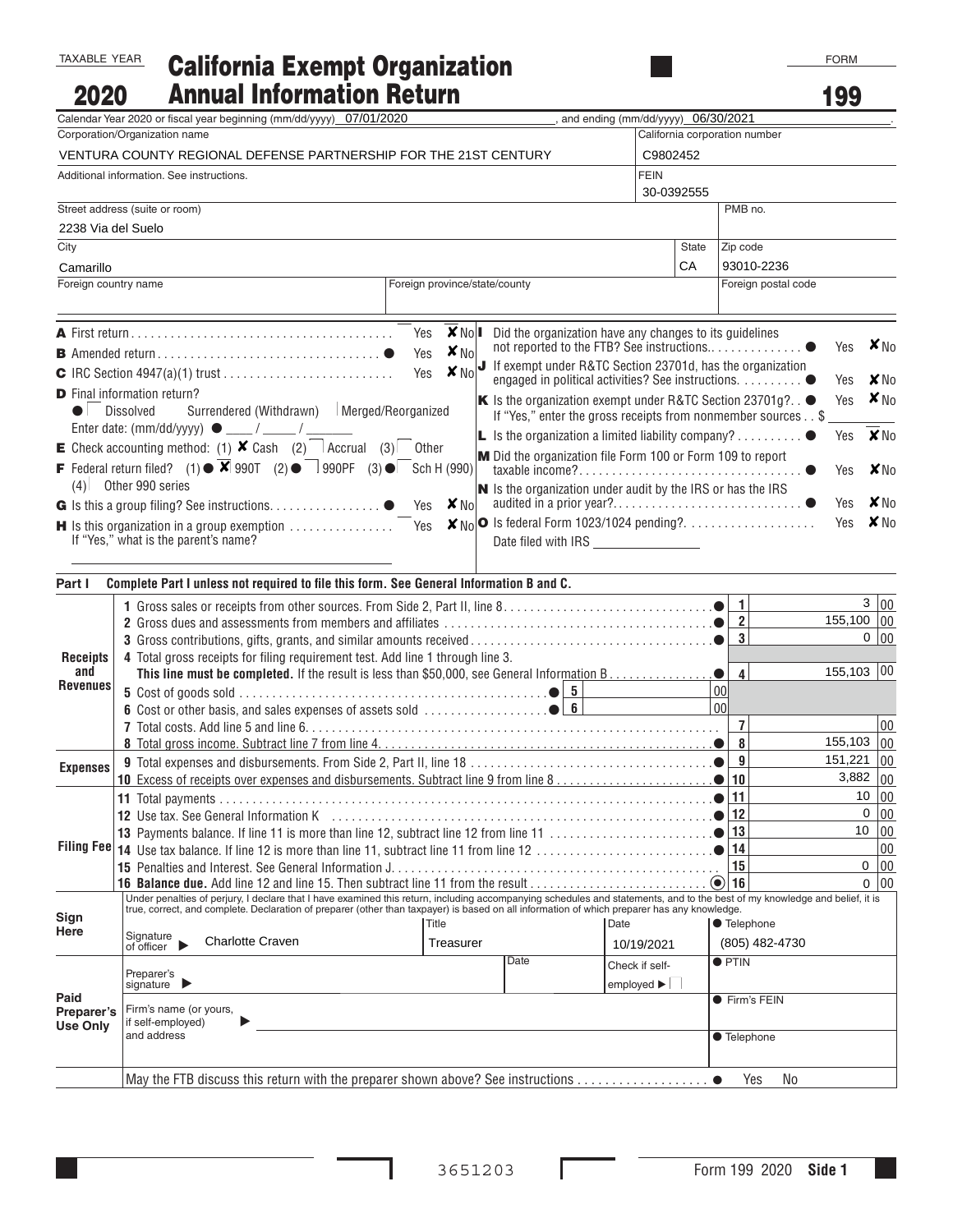

## **Part II Organizations with gross receipts of more than \$50,000 and private foundations regardless of amount of gross receipts — complete Part II or furnish substitute information. Receipts from Other Sources Expenses and Disbursements <sup>1</sup>** Gross sales or receipts from all business activities. See instructions ..................................● **<sup>1</sup>** <sup>00</sup> **<sup>2</sup>** Interest .................................................................................● **<sup>2</sup>** <sup>00</sup> **<sup>3</sup>** Dividends ...............................................................................● **<sup>3</sup>** <sup>00</sup> **<sup>4</sup>** Gross rents ..............................................................................● **<sup>4</sup>** <sup>00</sup> **<sup>5</sup>** Gross royalties ...........................................................................● **<sup>5</sup>** <sup>00</sup> **<sup>6</sup>** Gross amount received from sale of assets (See Instructions).......................................● **<sup>6</sup>** <sup>00</sup> **<sup>7</sup>** Other income. Attach schedule ...............................................................● **<sup>7</sup>** <sup>00</sup> **8 Total** gross sales or receipts from other sources. Add line 1 through line 7. Enter here and on Side 1, Part I, line 1 ... **8** 00 **<sup>9</sup>** Contributions, gifts, grants, and similar amounts paid. Attach schedule ...............................● **<sup>9</sup>** <sup>00</sup> **<sup>10</sup>** Disbursements to or for members ............................................................● **<sup>10</sup>** <sup>00</sup> **<sup>11</sup>** Compensation of officers, directors, and trustees. Attach schedule ...................................● **<sup>11</sup>** <sup>00</sup> **<sup>12</sup>** Other salaries and wages ...................................................................● **<sup>12</sup>** <sup>00</sup> **<sup>13</sup>** Interest .................................................................................● **<sup>13</sup>** <sup>00</sup> **<sup>14</sup>** Taxes...................................................................................● **<sup>14</sup>** <sup>00</sup> **<sup>15</sup>** Rents ..................................................................................● **<sup>15</sup>** <sup>00</sup> **<sup>16</sup>** Depreciation and depletion (See instructions) ...................................................● **<sup>16</sup>** <sup>00</sup> **<sup>17</sup>** Other expenses and disbursements. Attach schedule ..............................................● **<sup>17</sup>** <sup>00</sup> **18 Total** expenses and disbursements. Add line 9 through line 17. Enter here and on Side 1, Part I, line 9 ......... **18** 00 **Balance Sheet Beginning of taxable year Assets End of taxable year (a) (b) (c) (d) <sup>1</sup>**Cash...................................... ● **<sup>2</sup>**Net accounts receivable ....................... ● **<sup>3</sup>**Net notes receivable .......................... ● **<sup>4</sup>**Inventories ................................. ● **<sup>5</sup>**Federal and state government obligations ......... ● **<sup>6</sup>**Investments in other bonds .................... ● **<sup>7</sup>**Investments in stock ......................... ● **<sup>8</sup>**Mortgage loans ............................. ● **9** Other investments. Attach schedule . . . . . . . . . . **10 a** Depreciable assets ......................... **b** Less accumulated depreciation ........... **<sup>11</sup>**Land...................................... ● **<sup>12</sup>**Other assets. Attach schedule .................. ● **13 Total assets** ................................ **<sup>14</sup>**Accounts payable ............................ ● **<sup>15</sup>**Contributions, gifts, or grants payable ............ ● **<sup>16</sup>**Bonds and notes payable ....................... ● **<sup>17</sup>**Mortgages payable........................... ● 18 Other liabilities. Attach schedule ................. **<sup>19</sup>**Capital stock or principal fund................... ● **20** Paid-in or capital surplus. Attach reconciliation ..... **● Paid-in-Action Action** and Action and Action and Action and Action and Action and Action and Action and Action and Action and Action and Action and Action and **<sup>21</sup>**Retained earnings or income fund ............... ● **22 Total liabilities and net worth <sup>1</sup>**Net income per books ........................ ● **<sup>7</sup>**Income recorded on books this year **<sup>2</sup>**Federal income tax ........................... ● not included in this return. Attach schedule . . ● **3** Excess of capital losses over capital gains . . . . . . . . ● **8** Deductions in this return not charged **4** Income not recorded on books this year. Attach schedule ............................. ● Attach schedule ....................... ● **5** Expenses recorded on books this year not **9** Total. Add line 7 and line 8 ............... **Liabilities and net worth Schedule M-1 Reconciliation of income per books with income per return** Do not complete this schedule if the amount on Schedule L, line 13, column (d), is less than \$50,000  $0|_{00}$  $3|00$  $\overline{0}$  00  $0|_{00}$  $0|_{00}$  $3|00$  $124,696|00$  $14,000|00$  $\overline{0}$  00  $0|00$ 12,525 151,221 621,307 625,189 0 0 0 0 0 0 0 0 0 0 0 0 0 0 0 0 0 0 0 0 0 0 621,307 625,189 0 0 0 0 0 0 0 0 0 0 621,307 625,189 621,307 625,189 3,8820

**6** Total. Add line 1 through line 5..................

3,882 3,882

deducted in this return. Attach schedule .......... ● **<sup>10</sup>**Net income per return.